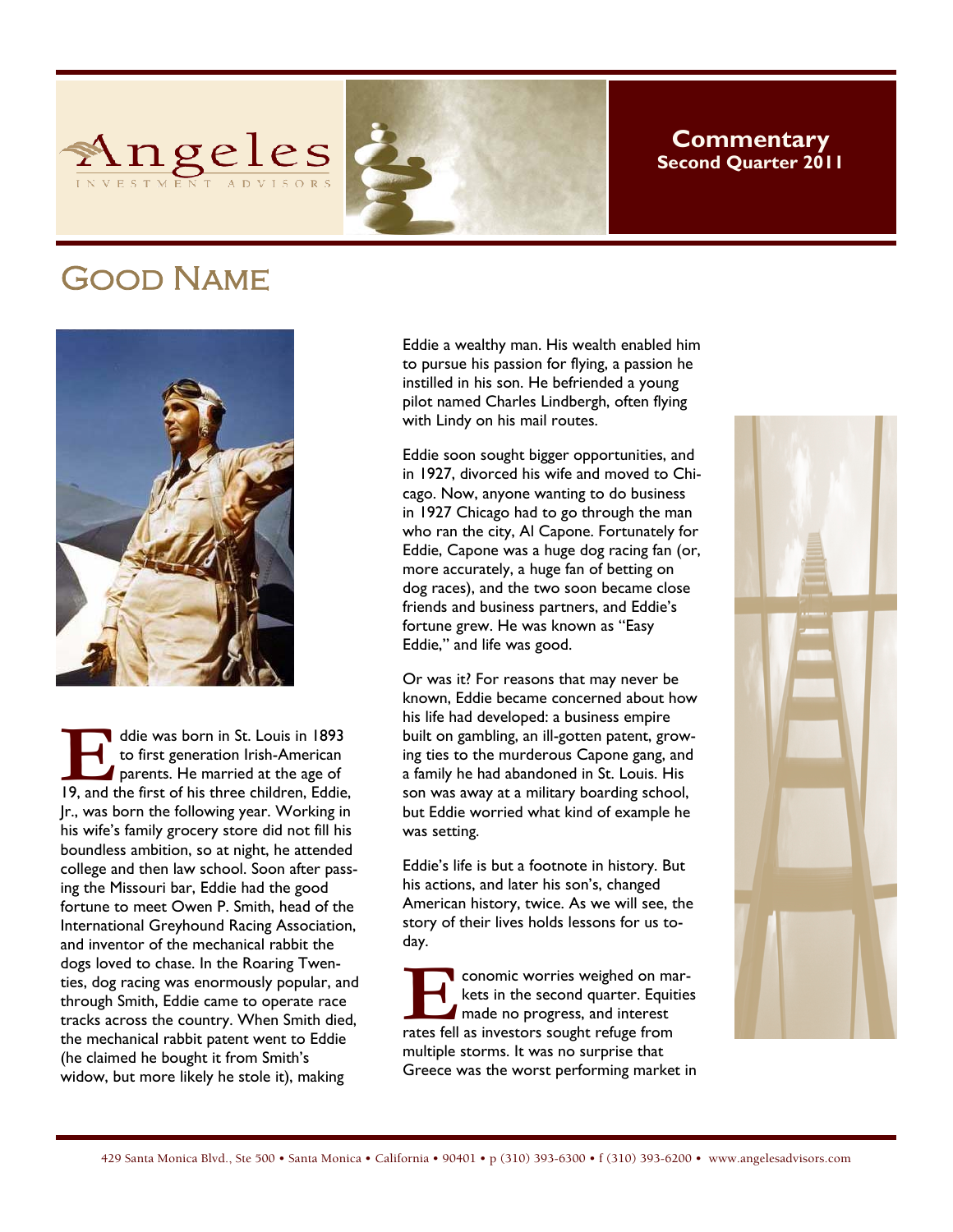## **Commentary Second Quarter 2011**

the world last quarter, off 18%, followed by Peru, down 16%, as a Chavez ally was elected president (not that Peruvians had much of a choice: the other candidate was the daughter of a former president convicted of corruption and crimes against humanity, running on the single platform of amnesty for her father). For those keeping track, the best market in the quarter was New Zealand, with an 11% gain (lamb prices must be rising).

Angeles

The first economic storm

to batter investors came in Europe. Most investors understand that Greece is insolvent, and that no amount of liquidity addresses this underlying fact. Most also understand that Greece is insignificant economically, about 2% of the European economy, with less than half the GDP of Los Angeles. But we were also told of the small size of the sub-prime market in the US, and therein lies the concern. Investors are asking, if European politicians cannot put a fence around Greece, as tiny an economy as it is,

how will they address the problems in Portugal and Ireland, or even Spain and Italy? So the problem isn't Greece. The problem is the ability of policymakers to resolve the debt issues of these other countries. The link between Greece and the rest of Europe is the banks. Bank regulators determined years ago that lending to any sovereign in the EU was risk-free for capital purposes, making no

![](_page_1_Figure_5.jpeg)

distinction, for example, between German bunds and Spanish bonos. So the issue is twofold: falling bond prices threaten the capital stability of the European banking system, and also make it more difficult for countries to finance their debts.

Greece, Ireland and Portugal have all seen their borrowing costs soar to double-digits, but recently concern has been focused on Spain and Italy, as their cost of funds has broken above 6% (see Chart 2). The cost of

![](_page_1_Figure_8.jpeg)

*Source: BofA Merrill Lynch Global Equity Strategy, Bloomberg, Datastream* 

*"The first economic storm to batter investors came in Europe."*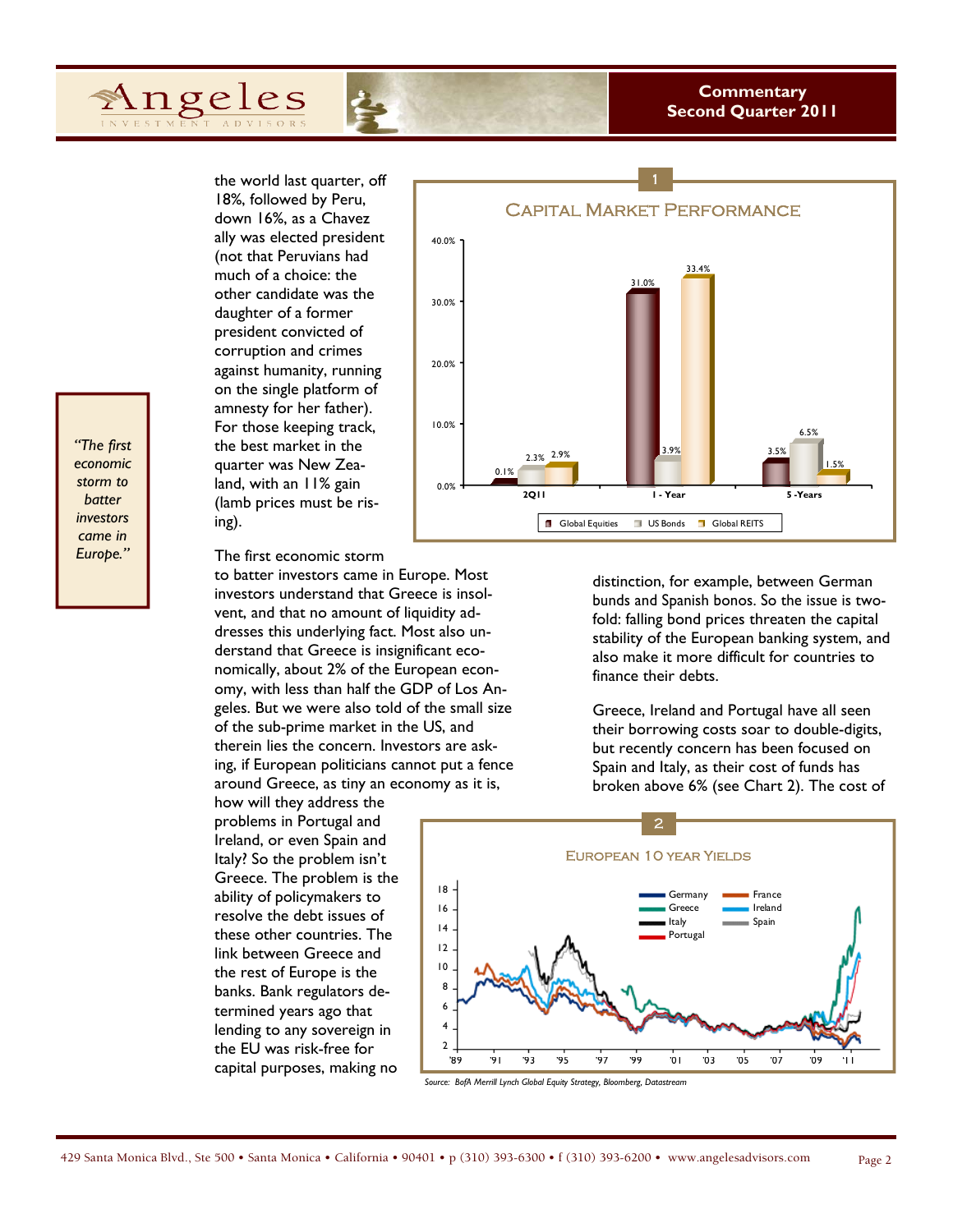borrowing is not sustainable above the nominal growth rate of a country, and none of these countries have a nominal GDP growing faster than 6%. This means that economic growth is eventually insufficient to service its debt.

The challenge is compounded by a structural obstacle in the Eurozone: monetary sovereignty was ceded to a central authority (the European Central Bank— ECB), but fiscal policies remained with each nation. Thus, there is no mechanism for fiscal transfers within the Eurozone as there is in the United States. Central banks may (or may not) prove adept at addressing liquidity crunches, but they are not geared for handling solvency crises because those require some combination of debt restructuring and/or wealth transfer. Europe's fundamental problem throughout has been to treat the debt crisis as a liquidity problem rather than what it truly is, a solvency problem.

Policymakers began to address this dilemma by agreeing to expand the role of the European Financial Stability Facility (EFSF) to include the authority to takeover troubled banks, purchase sovereign bonds, restructure those bonds, and to provide credit guarantees. The EFSF was given €440 billion of lending authority (about a third of which has already been spent), and this should be sufficient to handle any near-term contingency for Greece, Portugal or Ireland (based on their refinancing schedules).

However, there are devils in the details. The deal assumes private bondholder participation in the scheme, and that is not assured. The amount and terms of IMF agreement in the lending have not been worked out. A joint IMF-EC-ECB commission is supposed to certify each quarter that the borrowers are adhering to their austerity plans, a process wrought with political tension. This expansion of authorities of the EFSF and

![](_page_2_Figure_6.jpeg)

*Source: Carl-Ludwig Holtfrerich, Halle Institute of Economic Research, Zentrum fur Europaische Politik (Freiburg), J.P. Morgan Asset Management.* 

![](_page_2_Figure_8.jpeg)

greater funding from European governments are subject to parliamentary votes in each of the Eurozone members, and approval is far from guaranteed. Indeed, voters in Finland and in Germany have already expressed their discontent with this "bailout" in several regional elections. For Germany, the cost of this deal may ultimately rival their reparations following World War I or unification with East Germany (see Chart 3). German voters are not likely to be pleased.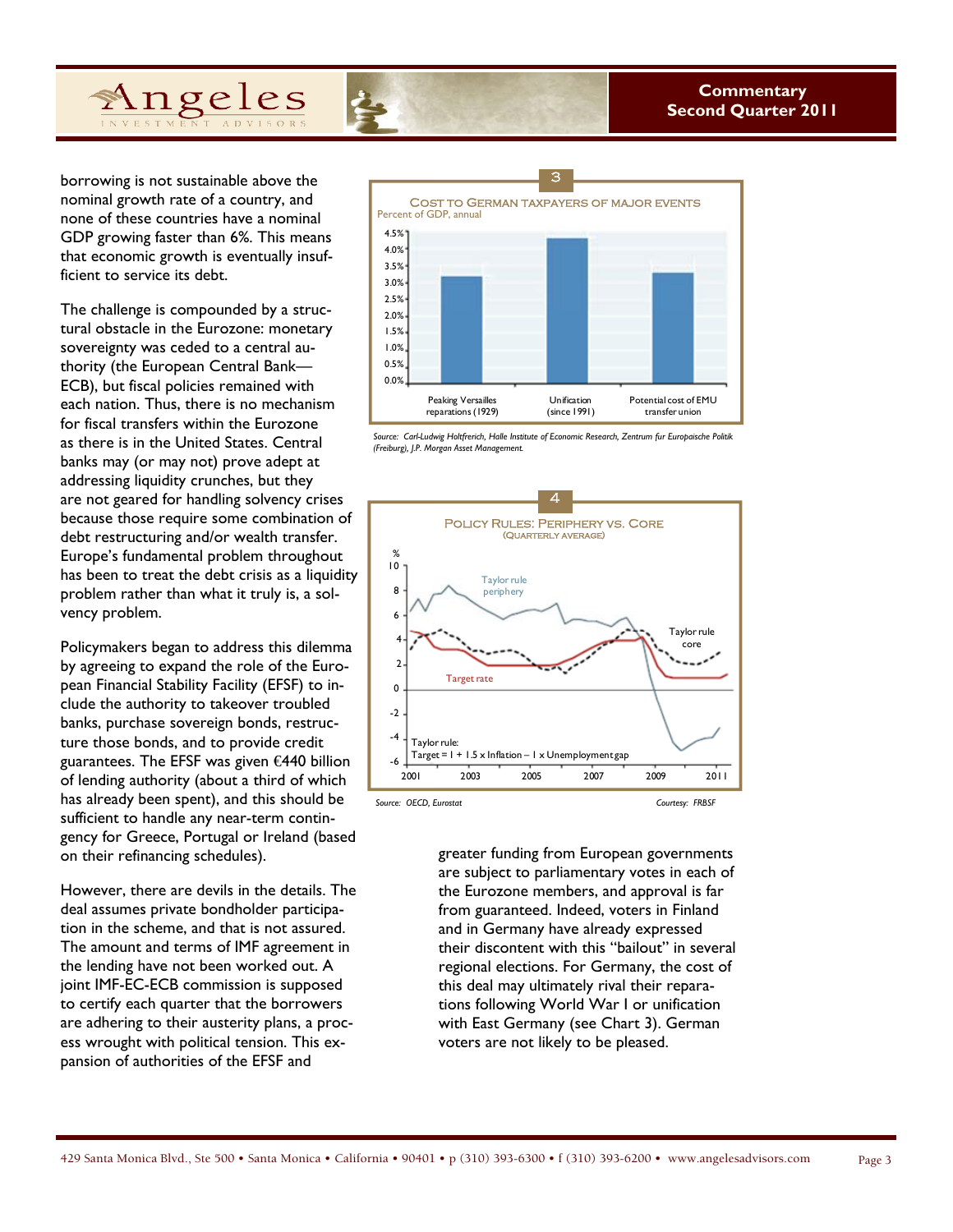The EFSF is a step in the right direction, although it fails to tackle even Greece's underlying insolvency. Even if the EFSF enables Greece to borrow at subsidized rates, there is simply too much debt for that economy to sustain. And a forced austerity program will not only face political backlash, it is ultimately selfdefeating because it curtails the very economic growth a borrower needs to be able to service its debt.

Compounding the challenge is that the ECB has chosen to pursue a monetary policy that simply averages the demands of all the countries in the Eurozone, guaranteeing that its policy will be too accommodative for some (like Germany) and too restrictive for others. As Chart 4 (pg. 3) shows, the "Taylor Rule," a blunt but reasonable measure of appropriate monetary policy that balances growth and inflation, is very different for core and periphery Europe. By adopting an average, the ECB ensures a policy that is suitable for no country.

Even assuming the immediate crisis in these three countries is delayed for a period, the window of capital market access for Spain and Italy (and even Belgium and France) is rapidly closing. The EFSF/IMF package, not yet even formalized, is grossly insufficient, by a factor of four, to provide support to these countries (see Chart 5).

The challenge is as much (if not more) political than economic. Europe has come to the proverbial fork-in-theroad with its structural flaw, and will have to choose between closer integration of tax and fiscal policies or some sort of dismantlement of the Euro experiment. The process is difficult enough among a group with shared experiences and values, but a much bigger

![](_page_3_Figure_6.jpeg)

#### *Source: AllianceBernstein, Public Filings*

![](_page_3_Figure_8.jpeg)

*Source: Data from World Values Survey. The oval at the higher right shows the mean size of the standard deviation on each of the two dimensions within the 53 societies (the shape is oval because the S.D. on the horizontal axis is larger than on the vertical axis).* 

challenge among peoples with widely diverse perspectives as exist in Europe.

Data from the World Values Survey reveal two dimensions of cross-cultural variation: traditional versus secular-rational

*"The challenge is as much (if not more) political than economic."*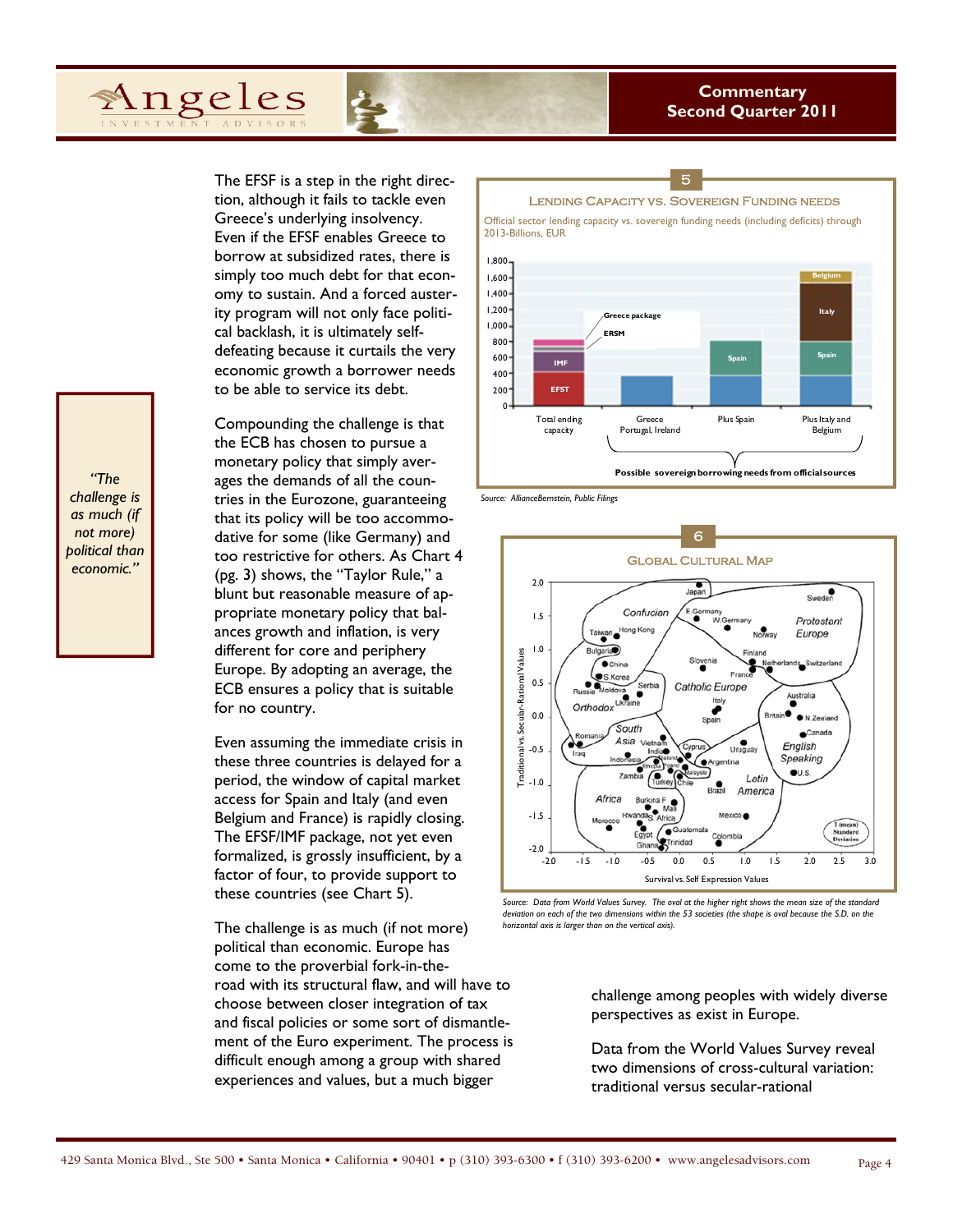![](_page_4_Figure_1.jpeg)

*Source: BEA, BofA Merrill Lynch Global Research* 

![](_page_4_Figure_3.jpeg)

*Source: Thomson Reuters, Credit Suisse Research* 

![](_page_4_Figure_5.jpeg)

<sup>1</sup> Returns to prerecession peaks are established by start of more than 1 quarter above prerecession *levels; US recessions are labeled by beginning year, with the exception of the most recent. The National Bureau of Economic Research estimates that the current recession began in December 2007, GDP returned to its prerecession peak in December 2010.* 

*Source: US Bureau of Economic Analysis; US Bureau of Labor Statistics; McKinsey Global Institute.*

(emphasizing religion, national pride and obedience versus secularism, autonomy and rationality) and survival versus selfexpression (order, conformity and economic security versus self-expression, trust and tolerance). As Chart 6 (page 4) shows, Italy and Spain share common values but they are very dissimilar with Germany and Scandinavia. The crisis in Europe is as much about differing value systems as it is about economics.

**W** eakness in US economic data is<br>
another serious concern. The<br>
sluggish 1.3% rate in the 2<sup>nd</sup> quarter, well another serious concern. The economy expanded at a very below expectations, and previous periods were revised much lower (see Chart 7). Those revisions to prior estimates mean that economic output has yet to surpass the 2007 peak. The 42 months below peak GDP is twice as long as any period post-WW2. New manufacturing orders contracted for the first time two years, in the US and globally, presaging a downturn in the global economy (see Chart 8). Since 1950, GDP growth has fallen below 2% 12 times; in 10 of those times, the economy subsequently

fell into recession (1956 and 2003 were the exceptions).

The disappointing softness in the economic recovery is most visible in the employment and housing data. The unemployment rate was at 4.7% in November 2007, and two years into recovery is still above 9%. In the past year, full-time employment has fallen 0.5%, although part-time employment is up 3%. More than 14 million are officially unemployed, and that number rises to more than 20 million when we include those discouraged workers. The average duration of unemployment is over 40 weeks, an alltime-high, and a record 44% have been out of work six months or more. Job losses have been greater and more protracted than any previous post-war period, and it will be years before we see

# *"The crisis in Europe is as much about differing value systems as it is about economics."*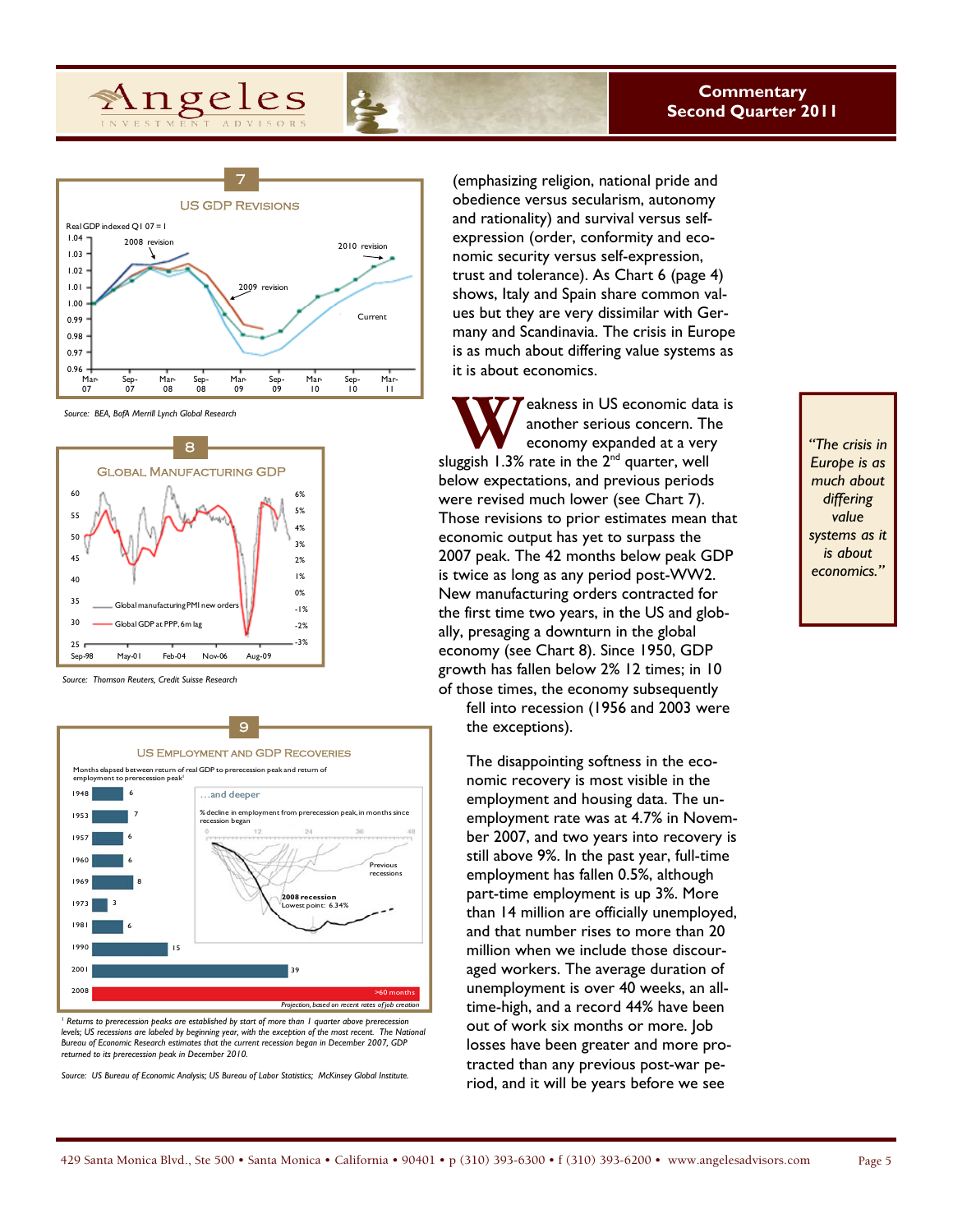employment return to prior peak levels (see Chart 9, page 5).

The percentage of people in the work force peaked at over 67% of the population ten years ago, and has now fallen below 64%, the largest decline on record and back to where we were 30 years ago. Combined with the growing duration of unemployment, we should be increasingly concerned that the employment crisis has turned structural, that is, permanent (or, at the least, prolonged). Another structural change we may be seeing is how labor is used. Historically, at least till 1990, there was greater job security, and during recessions, labor productivity, in the form of reduced hours, rather than job cuts absorbed the losses due to recession. Over the past 20 years, and especially so in this latest downturn, labor productivity remained relatively high, whereas jobs were quick to be slashed. Twice in this recovery, job growth moved above 200,000 per month, only to fall below 100,000 again. Companies are hiring in response to rising demand, but are quick to lay-off at the first signs of weakness, indicating wariness with the sustainability of this recovery.

There may be an additional factor at work in the employment dynamic, according to Michael Spence, the 2001 Nobel Laureate in Economics. For much of our history, economic growth and employment growth went hand-in-hand. Globalization, the process by which economies integrate, abetted that economic growth, and since the developing countries were small and producing low value-added goods, the effect on employment growth in the developed world was minimal. But as developing countries moved up the food chain, producing higher value goods, and as their economies now account for more than half of the world's output, globalization is redistributing employment opportunities and incomes in the developed economies. For the first time, economic growth and employment are diverging.

Between 1990 and 2008, the number of employed workers in the US increased from 122 million to 149 million. 98% of these 27 million new jobs were in the non-tradable sector of the economy, the sector that produces goods and services that must be consumed domestically. Government (with 22 million workers) and health care (16 million workers) are the two largest industries in the non-tradable sector, accounting for 10 million of the new jobs created during this period. The tradable sector of the economy—manufacturing, engineering, consulting—the goods and services that can be consumed globally, had a combined 34 million workers in 1990 and added only 600,000 in the period to 2008. So there has been a big shift in job creation from the faster growing tradable sector to the more static nontradable sector. Furthermore, wages are closely correlated with value added, and since value added has not increased much in the non-tradable sector, neither have wages. Employment opportunities and incomes are high for the handful of highly educated people in the tradable sector of the economy, and they are diminishing for everyone else. This is not a market failure, or even an inefficient outcome for the global economy (just the opposite). But employment and incomes will not grow in the non-tradable sector of the economy. If countries wish to compete for employment opportunities and higher incomes, they will need a workforce that can compete globally. That requires a continually advancing educational labor pool, and that is a whole other topic. Unemployment may remain high and wages stagnant in the US for the foreseeable future.

Employment losses have multiplier effects. Income taxes are not paid, mortgages move into default, foreclosures rise. Banks sustain losses on those mortgages, municipalities lose tax revenue and neighborhoods are blighted.

In the US, more than 30% of mortgages are

*"Unemployment may remain high and wages stagnant in the US for the foreseeable future."* 

Angeles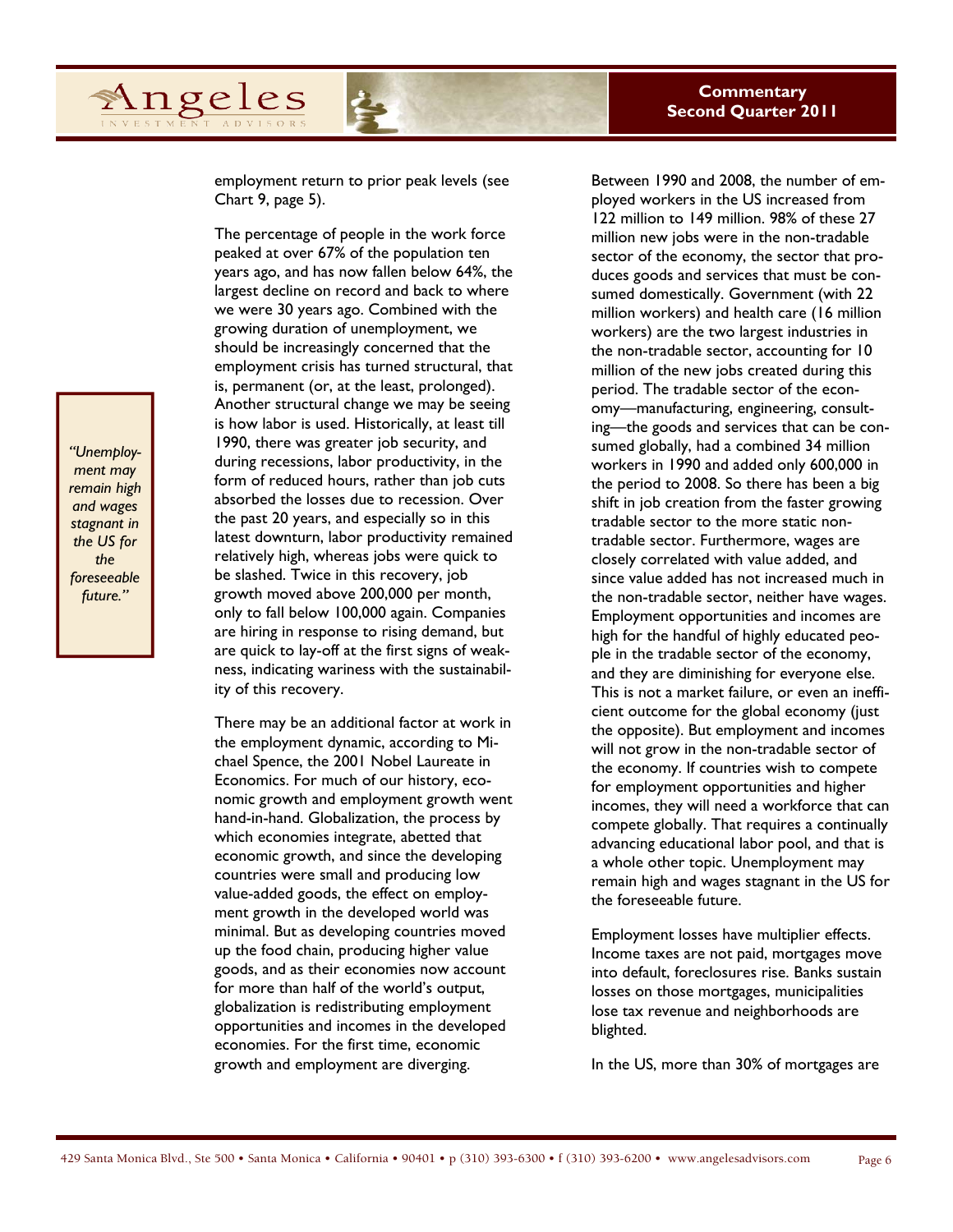![](_page_6_Figure_1.jpeg)

*Source: MBA, BofA Merrill Lynch Global Research* 

![](_page_6_Figure_3.jpeg)

![](_page_6_Figure_4.jpeg)

Source: "Polarized America" by McCarty, Poole and Rosenthal; Morgan Stanley Research Note: This measure of political polarization is derived from analysis of the voting patterns of Congress and is based on the relative divergence in the average positions of Democratic and Republican legislators.

underwater, and nearly one-in-ten households are delinquent or in default. Home prices in the 20 largest cities are on average one-third below the 2006 peak. New home sales are running at an annual rate of just 164,000 units, the lowest in at least 50 years despite a doubling of the population in that time. Nationally, about 4% of mortgages are in foreclosure, but there are large regional divergences driven by the differences in the two dominant legal processes: judicial, where the court is involved, and trustee, who can sign-off on a foreclosure. The efficiency of these two approaches in dealing with the overhang of foreclosures is starkly different. An interesting comparison is between Florida and California. Both saw huge gains in prices in the decade preceding 2006, 170% and 215%, respectively. Both experienced high defaults, with 12.7% of mortgages delinquent in Florida by 2009 and 11.3% in California. But Florida is a judicial state whereas California follows the trustee process. Consequently, foreclosures in California are now below the national average, whereas in Florida foreclosures continue to grow (see Chart 10).

There are approximately 130 million housing units in the US. This number is closely linked to the number of households. Demographic growth is relatively constant. But new con-

> struction is highly variable, coinciding closely with the business cycle (see Chart 11). Much as we may be seeing a structural shift in employment dynamics, we may be witnessing a similar structural change in the housing market. The home ownership rate peaked at 69% in 2005 and has now fallen to 66%. Excluding delinquent mortgages, the home ownership rate would be below 60%, and that rate looks likely to continue to fall for some time.

As in Europe, the economic challenges of the US require political leadership. Unfortunately, not only is that leadership lacking, political polarization is

*"...political polarization is growing..."*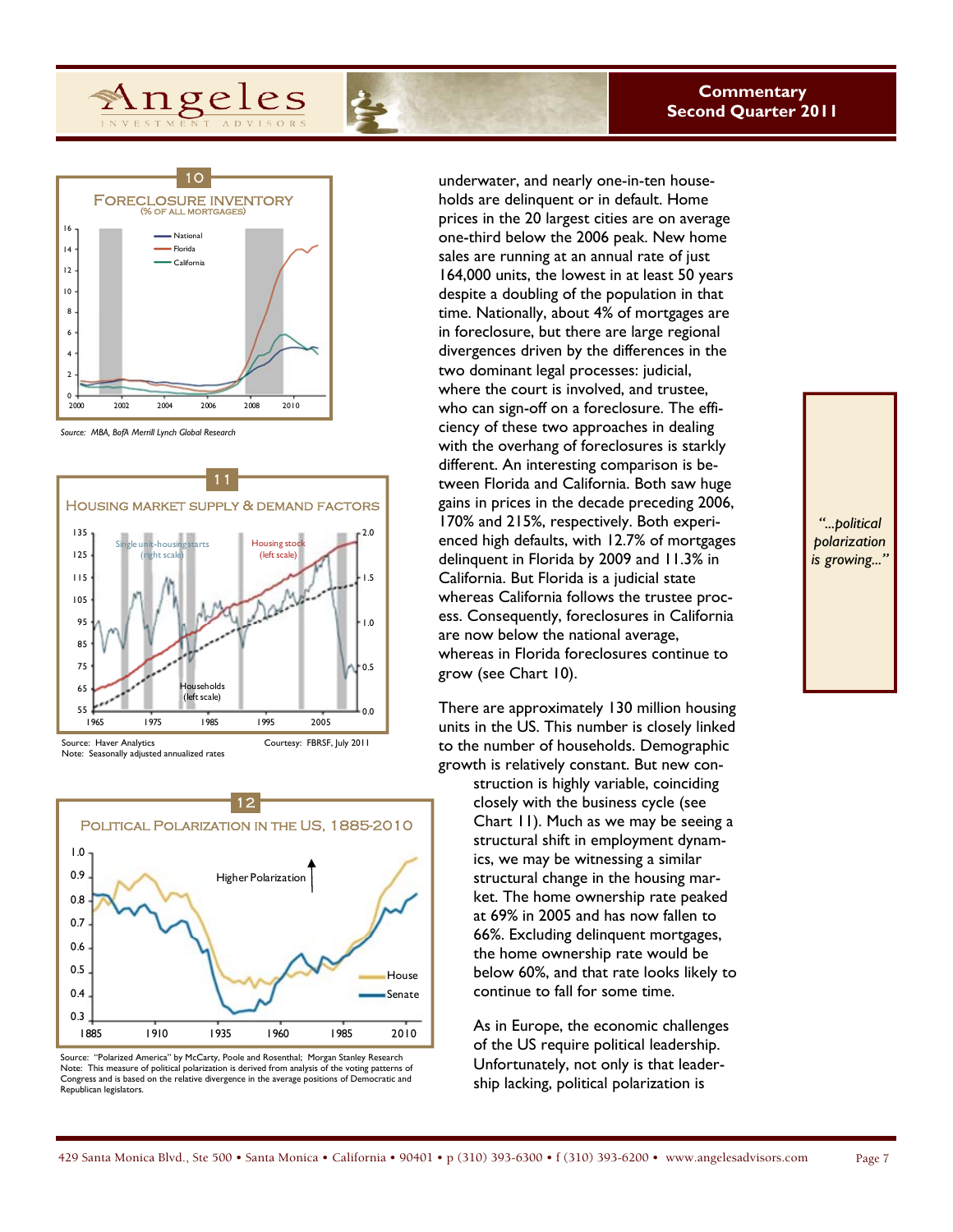![](_page_7_Picture_0.jpeg)

## **Commentary Second Quarter 2011**

![](_page_7_Figure_2.jpeg)

*Sources: Haver Analytics, IMF, International Financial Statistics; and IMF staff calculations.* 

![](_page_7_Figure_4.jpeg)

*Source: Haver Analytics; As of July 6,2011* 

![](_page_7_Figure_6.jpeg)

growing, making consensus that much more difficult to achieve. The crises of the Great Depression and World War II brought Americans together politically. We are, demonstrably, far from that level of political accord today (see Chart 12, page 7).

Stresses are not confined to the mature economies. The fast-<br>growing economies face a differ-<br>ent threat: inflation. Headline inflation is mature economies. The fastgrowing economies face a differover 6% in China and Brazil, and more than 8% in India. Credit growth is rising at double-digit rates in these countries, in contrast to the contraction in the developed world (see Chart 13).

The cause of rising inflation in these countries is clear: lax monetary policies. With the exception of Brazil, which has tightened aggressively, real interest rates are very low in most countries. For the growth-challenged mature economies, it may be appropriately simulative to set rates below GDP growth, but this is not the case in the faster growing economies where inflation is rising (see Chart 14). The recent economic slowdown has relieved some of the cyclical inflation pressures, but inflation will return in countries that have set very accommodative monetary policies.

Rather than a one-off event, the financial crisis of 2008 was a pivot point in the global economy (see Chart 15). The growth trends of China and India barely skipped a beat, and Brazil saw a modest dip and a quick resumption of growth. But most developed countries (Australia is the exception) have yet to recover their losses three years later, and their growth trajectories will continue to lag, if they remain positive at all (see Chart 16, page 9).

For developed countries, this is the environment of deleveraging. In the four years since the debt bubble popped in the US, stock prices are 15% lower, real GDP has yet to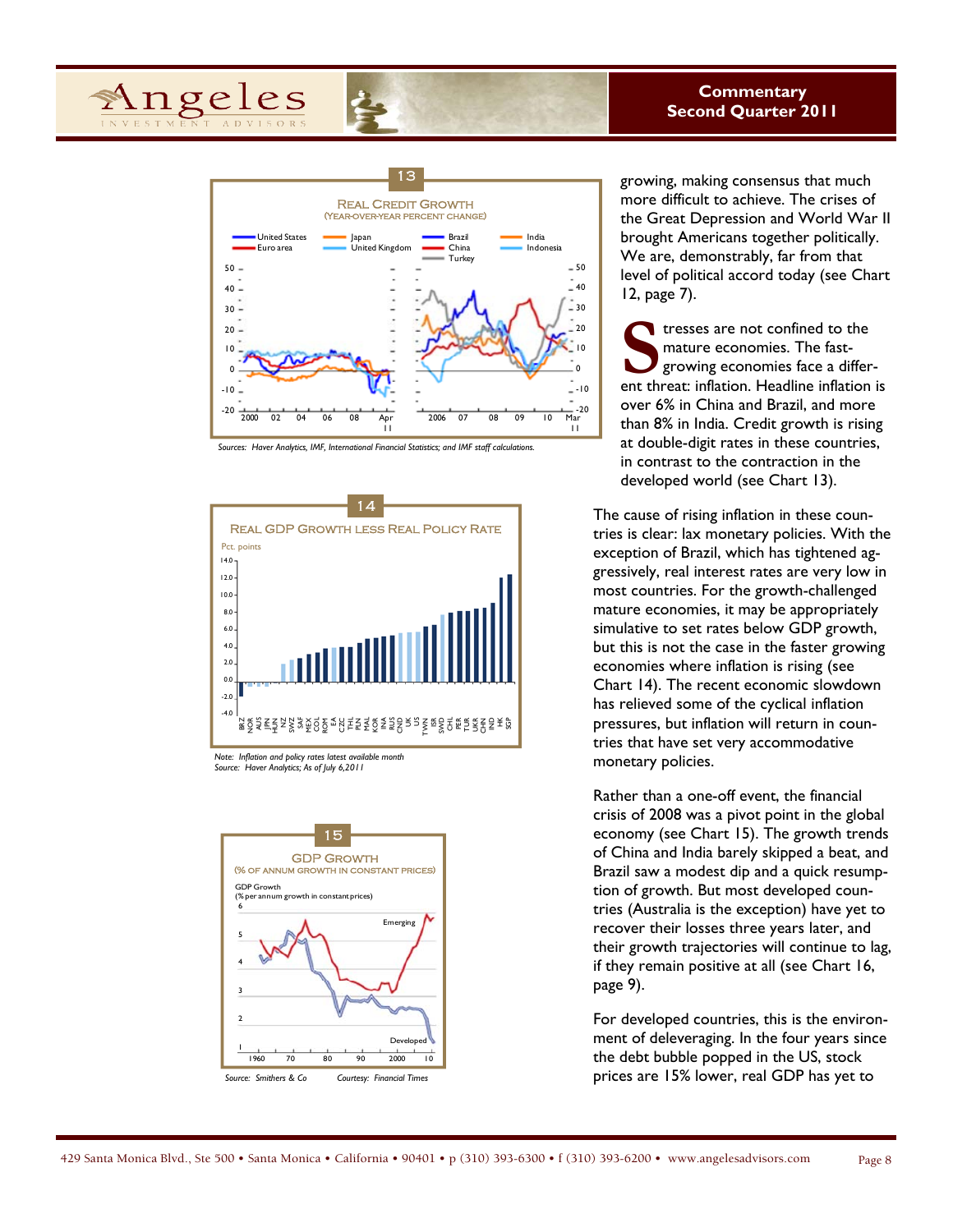![](_page_8_Picture_0.jpeg)

![](_page_8_Figure_2.jpeg)

*1 Defined as the highest value of the real GDP index for 2007-08. For China, India and Poland, the peak is defined as the first quarter of 2008. Sources: Datastream; national data; BIS calculations.* 

200 basis points and the overnight Fed funds rate is 500 basis points lower. Federal government debt has doubled from \$4.9 trillion to \$9.6 trillion (and climbing). The Fed has printed \$1.8 trillion of reserves, gold is up 150% and the US dollar is off 60% against the yen and 50% versus the Swiss franc, but just 7% against the euro and 6% against emerging countries' currencies (primarily because these countries have added \$2.7 trillion to their reserves, \$1.7 trillion in China). Home prices have dropped one-third, the savings rate is up from 1.8% to 5%, and private sector debt as a percentage of GDP has fallen four consecutive years. Of course, it had increased every year from 1946-2007, so it may take some time to reverse decades of strong credit growth. The last period of decline in private debt occurred over 14 years (1933-1946), and interest rates were held near zero for most of that time. The Fed funds rate has been at zero for not quite 3 years, which puts into perspective those who call for interest rates to rise anytime soon.

recover, bond yields are down more than **be..." In recent years, it has become fashionable to** frame economic debates as Keynesian versus Friedmanite. But interestingly, both great economists shared a similar view that the cause of an economic contraction was insufficient aggregate demand. They differed only in their prescriptions: Keynes argued for deficit spending by the government to boost demand, whereas Friedman favored monetary stimulus to spur demand.

> Perhaps America's greatest economist, Irving Fisher, held a different view of the cause of recessions. He saw the excessive buildup of debt relative to GDP as the key factor, not insufficient aggregate demand. In this case, only the difficult process of deleveraging can ameliorate the condition. In Fisher's view, neither government spending nor monetary stimulus can be effective, and indeed, will only be harmful to the economy that needs to delever. The record amount of fiscal spending has burdened us with an enormous level of debt, quite probably for generations to come. The unprecedented expansion of the Federal Reserve's balance sheet has distorted the true price of money and confis-

*"...neither a Keynesian nor a Friedmanite*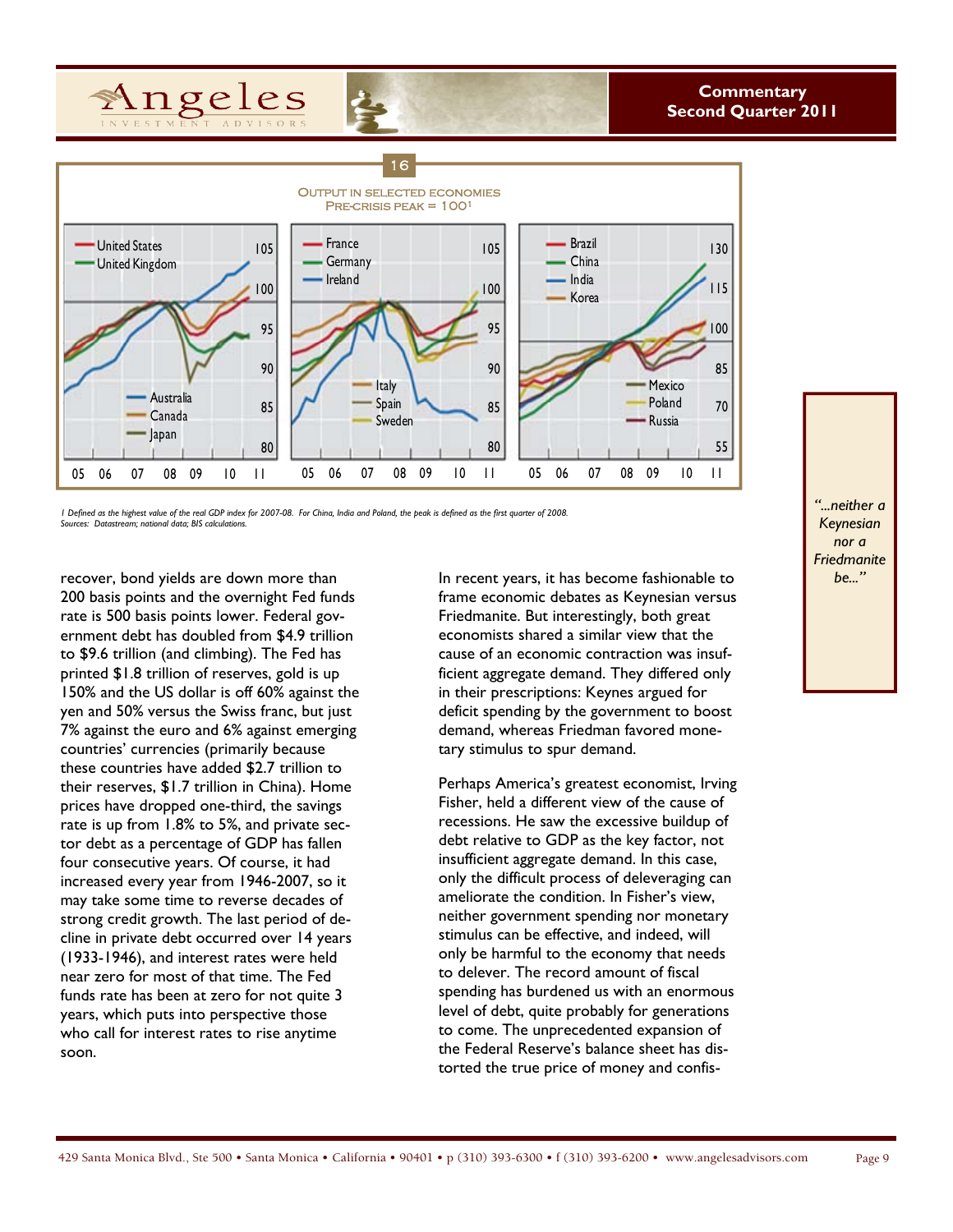cated trillions of dollars from savers in foregone interest. To paraphrase Shakespeare, perhaps neither a Keynesian nor a Friedmanite be, but a Fisherian who understands that the remedy to excessive debt is to delever.

Angeles

**F • Ollowing a lunch with Frank Wilson, an IRS agent, Eddie began to turn** over Capone's financial records, even providing the key to the bookkeeping an IRS agent, Eddie began to turn over Capone's financial records, code used to hide the data. Just before Capone's trial for tax evasion, Eddie tipped off prosecutors that Capone had fixed the jury, and at the very last minute, Judge James Wilkerson swapped juries with another federal judge. In 1933, Capone was found guilty on 5 counts and sentenced to 11 years at Alcatraz.

That same year, Eddie, Jr., known by all as "Butch," enrolled as a midshipman at the US Naval Academy. Having flown with his dad and Lindbergh as a child, he naturally chose naval aviation, and earned his gold wings in 1940. When war with Japan came in December 1941, he was a flight instructor at Miramar, but soon shipped out to Pearl Harbor with the Pacific Fleet.

In February 1942, the *USS Lexington* was sent to penetrate the enemy waters off of Papua New Guinea. In the afternoon of 20 February, 450 miles at sea, the *Lexington's* radars picked up a formation of Japanese bombers, and scrambled fighters to engage. Thirty minutes later, a second group of bombers in a V-formation were spotted on the other side of the carrier from the first group, just 12 miles away. The *Lexington* had only two Grumman F4F Wildcat fighters on deck, and Butch and his wingman, "Duff" Dufilho, were launched. The bombers were met just nine miles from the ship, but Duff's guns were jammed, and in their haste to launch, Butch's four guns had only 450 rounds each, enough for a total of 34 seconds of firing. While help was coming from the first group of fighters launched earlier, only Butch stood between

the nine bombers and the destruction of the *Lexington*.

Butch began a diving attack at the rear of the bomber formation. He downed his first bomber, then ducked below and to the other side of the formation, nabbing a second bomber on the other side. By now, five of the bombers were close enough to the *Lexington* to drop their ordinance, but all missed. Butch came around again, and in a final burst, downed three bombers simultaneously and damaged a fourth. His commander arrived on the scene to see the three bombers fall to sea at the same time.

With his five kills, Butch became the first naval ace of World War II and the first naval aviator to be awarded the Congressional Medal of Honor, the highest honor this country can bestow. Part of his citation reads,

*"As a result of his gallant action—one of the most daring, if not the most daring, single action in the history of combat aviation—he undoubtedly saved his carrier…"* 

After his White House ceremony with President Roosevelt, Butch toured America as a national hero, and then rejoined his squadron. On a dark night, 26 November 1943, his F6F Hellcat was caught in a crossfire and fell to the sea, never recovered.

Eddie, Sr., "Easy Eddie" never saw his son earn his wings or become a hero. On 8 November 1939, he left his office at the dog track in Cicero, Illinois in his black Lincoln Zephyr. At an intersection close by, two gunmen riddled his body with shotgun shells, and he was killed instantly. He was 46 years old.

After the war, Robert McCormick, legendary publisher of the *Chicago Tribune,* searched for an appropriate commemoration of Butch's heroism. He suggested naming an airport west of the city in his honor.